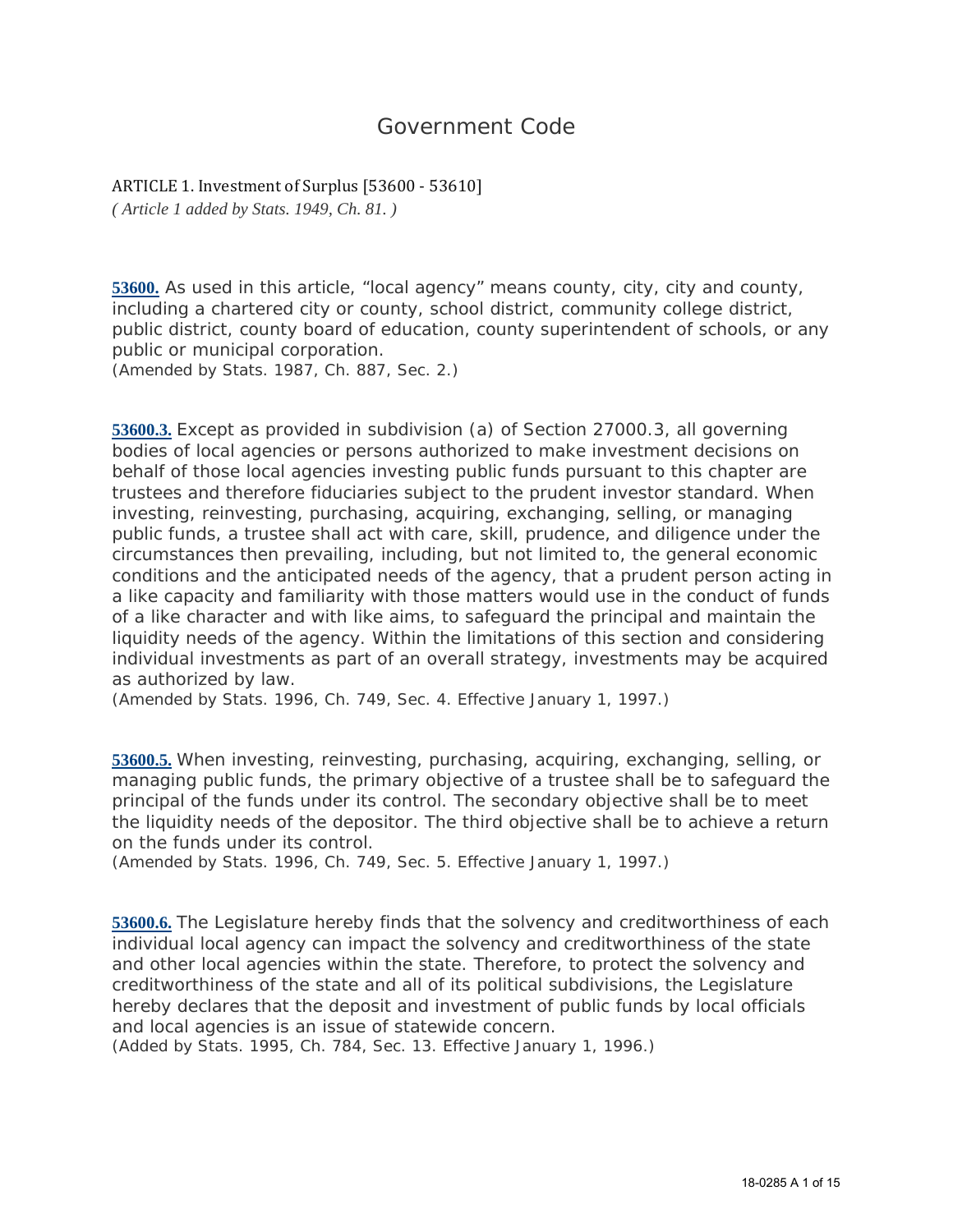**53601.** This section shall apply to a local agency that is a city, a district, or other local agency that does not pool money in deposits or investments with other local agencies, other than local agencies that have the same governing body. However, Section 53635 shall apply to all local agencies that pool money in deposits or investments with other local agencies that have separate governing bodies. The legislative body of a local agency having moneys in a sinking fund or moneys in its treasury not required for the immediate needs of the local agency may invest any portion of the moneys that it deems wise or expedient in those investments set forth below. A local agency purchasing or obtaining any securities prescribed in this section, in a negotiable, bearer, registered, or nonregistered format, shall require delivery of the securities to the local agency, including those purchased for the agency by financial advisers, consultants, or managers using the agency's funds, by book entry, physical delivery, or by third-party custodial agreement. The transfer of securities to the counterparty bank's customer book entry account may be used for book entry delivery.

For purposes of this section, "counterparty" means the other party to the transaction. A counterparty bank's trust department or separate safekeeping department may be used for the physical delivery of the security if the security is held in the name of the local agency. Where this section specifies a percentage limitation for a particular category of investment, that percentage is applicable only at the date of purchase. Where this section does not specify a limitation on the term or remaining maturity at the time of the investment, no investment shall be made in any security, other than a security underlying a repurchase or reverse repurchase agreement or securities lending agreement authorized by this section, that at the time of the investment has a term remaining to maturity in excess of five years, unless the legislative body has granted express authority to make that investment either specifically or as a part of an investment program approved by the legislative body no less than three months prior to the investment:

(a) Bonds issued by the local agency, including bonds payable solely out of the revenues from a revenue-producing property owned, controlled, or operated by the local agency or by a department, board, agency, or authority of the local agency.

(b) United States Treasury notes, bonds, bills, or certificates of indebtedness, or those for which the faith and credit of the United States are pledged for the payment of principal and interest.

(c) Registered state warrants or treasury notes or bonds of this state, including bonds payable solely out of the revenues from a revenue-producing property owned, controlled, or operated by the state or by a department, board, agency, or authority of the state.

(d) Registered treasury notes or bonds of any of the other 49 states in addition to California, including bonds payable solely out of the revenues from a revenue-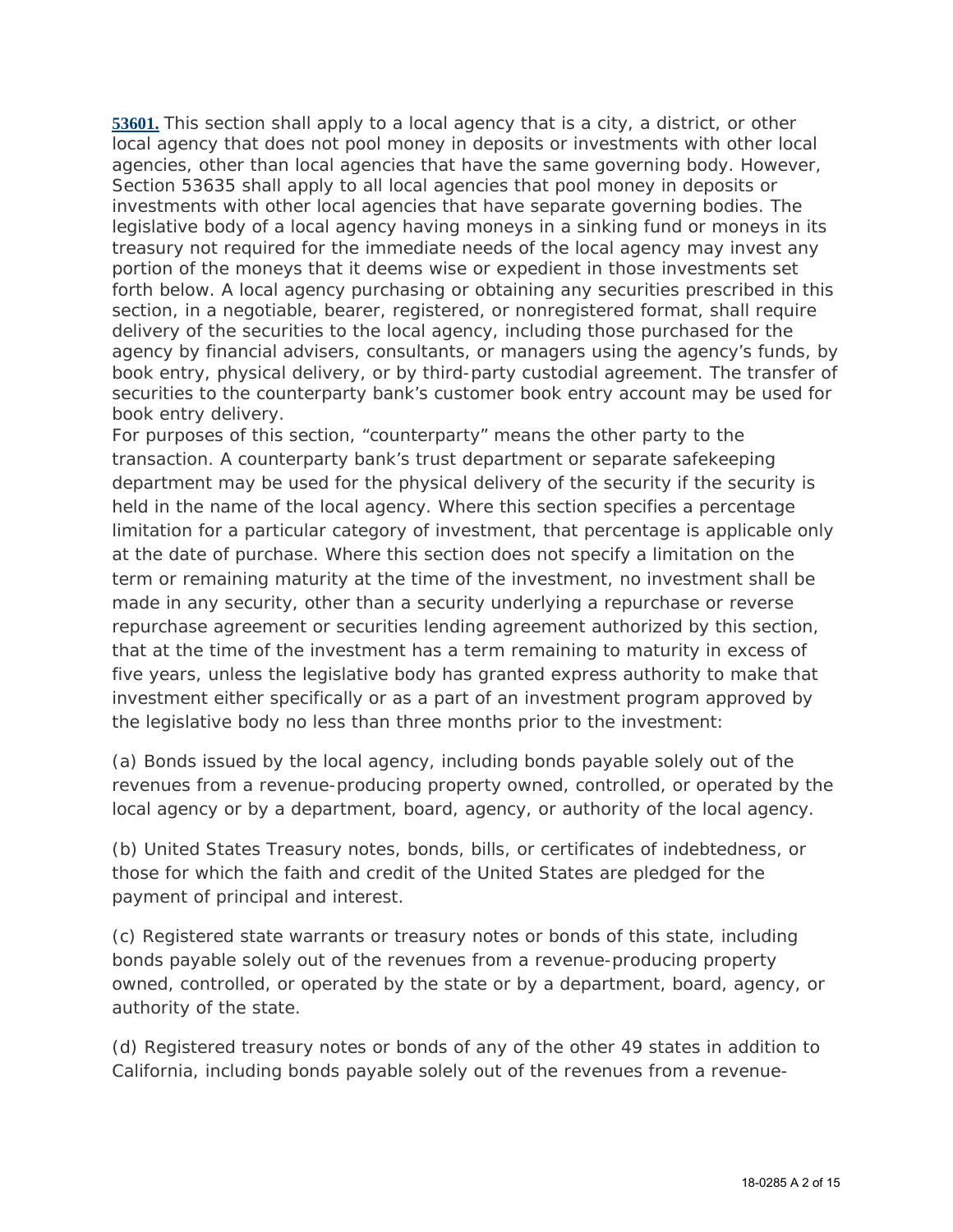producing property owned, controlled, or operated by a state or by a department, board, agency, or authority of any of the other 49 states, in addition to California.

(e) Bonds, notes, warrants, or other evidences of indebtedness of a local agency within this state, including bonds payable solely out of the revenues from a revenue-producing property owned, controlled, or operated by the local agency, or by a department, board, agency, or authority of the local agency.

(f) Federal agency or United States government-sponsored enterprise obligations, participations, or other instruments, including those issued by or fully guaranteed as to principal and interest by federal agencies or United States governmentsponsored enterprises.

(g) Bankers' acceptances otherwise known as bills of exchange or time drafts that are drawn on and accepted by a commercial bank. Purchases of bankers' acceptances shall not exceed 180 days' maturity or 40 percent of the agency's moneys that may be invested pursuant to this section. However, no more than 30 percent of the agency's moneys may be invested in the bankers' acceptances of any one commercial bank pursuant to this section.

This subdivision does not preclude a municipal utility district from investing moneys in its treasury in a manner authorized by the Municipal Utility District Act (Division 6 (commencing with Section 11501) of the Public Utilities Code).

(h) Commercial paper of "prime" quality of the highest ranking or of the highest letter and number rating as provided for by a nationally recognized statistical rating organization (NRSRO). The entity that issues the commercial paper shall meet all of the following conditions in either paragraph (1) or (2):

(1) The entity meets the following criteria:

(A) Is organized and operating in the United States as a general corporation.

(B) Has total assets in excess of five hundred million dollars (\$500,000,000).

(C) Has debt other than commercial paper, if any, that is rated in a rating category of "A" or its equivalent or higher by an NRSRO.

(2) The entity meets the following criteria:

(A) Is organized within the United States as a special purpose corporation, trust, or limited liability company.

(B) Has program wide credit enhancements including, but not limited to, overcollateralization, letters of credit, or a surety bond.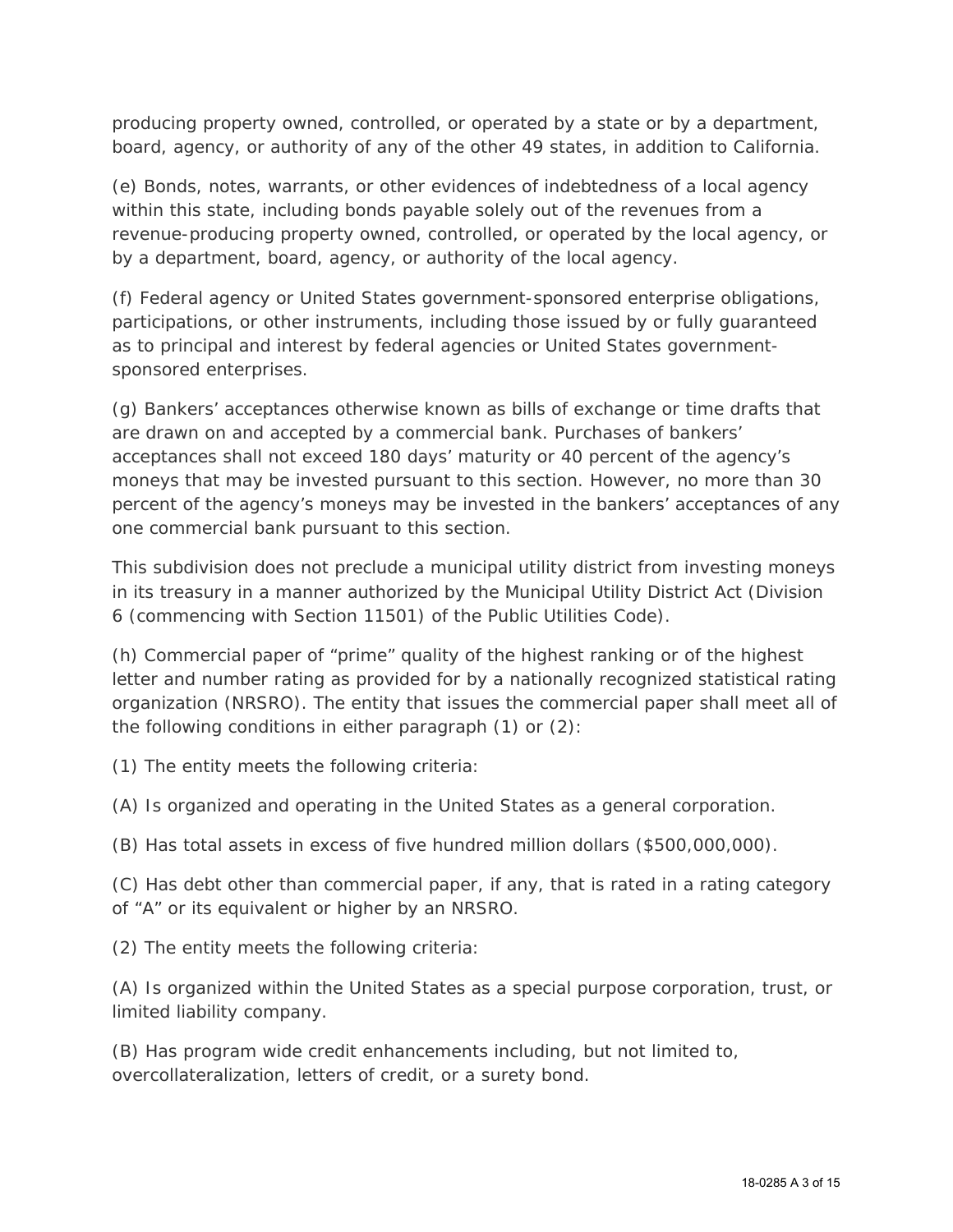(C) Has commercial paper that is rated "A-1" or higher, or the equivalent, by an NRSRO.

Eligible commercial paper shall have a maximum maturity of 270 days or less. Local agencies, other than counties or a city and county, may invest no more than 25 percent of their moneys in eligible commercial paper. Local agencies, other than counties or a city and county, may purchase no more than 10 percent of the outstanding commercial paper of any single issuer. Counties or a city and county may invest in commercial paper pursuant to the concentration limits in subdivision (a) of Section 53635.

(i) Negotiable certificates of deposit issued by a nationally or state-chartered bank, a savings association or a federal association (as defined by Section 5102 of the Financial Code), a state or federal credit union, or by a federally licensed or statelicensed branch of a foreign bank. Purchases of negotiable certificates of deposit shall not exceed 30 percent of the agency's moneys that may be invested pursuant to this section. For purposes of this section, negotiable certificates of deposit do not come within Article 2 (commencing with Section 53630), except that the amount so invested shall be subject to the limitations of Section 53638. The legislative body of a local agency and the treasurer or other official of the local agency having legal custody of the moneys are prohibited from investing local agency funds, or funds in the custody of the local agency, in negotiable certificates of deposit issued by a state or federal credit union if a member of the legislative body of the local agency, or a person with investment decision making authority in the administrative office manager's office, budget office, auditor-controller's office, or treasurer's office of the local agency also serves on the board of directors, or any committee appointed by the board of directors, or the credit committee or the supervisory committee of the state or federal credit union issuing the negotiable certificates of deposit.

(j) (1) Investments in repurchase agreements or reverse repurchase agreements or securities lending agreements of securities authorized by this section, as long as the agreements are subject to this subdivision, including the delivery requirements specified in this section.

(2) Investments in repurchase agreements may be made, on an investment authorized in this section, when the term of the agreement does not exceed one year. The market value of securities that underlie a repurchase agreement shall be valued at 102 percent or greater of the funds borrowed against those securities and the value shall be adjusted no less than quarterly. Since the market value of the underlying securities is subject to daily market fluctuations, the investments in repurchase agreements shall be in compliance if the value of the underlying securities is brought back up to 102 percent no later than the next business day.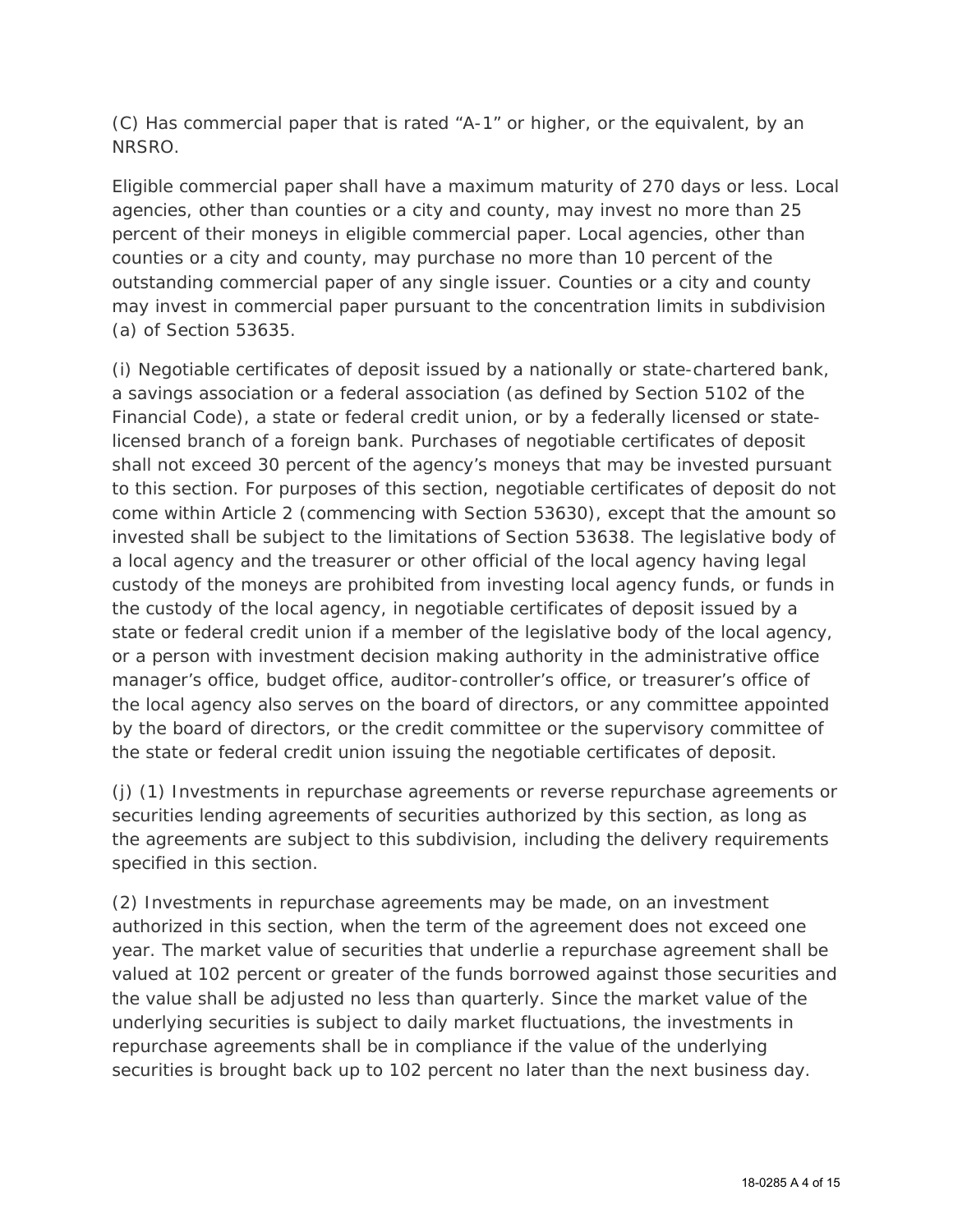(3) Reverse repurchase agreements or securities lending agreements may be utilized only when all of the following conditions are met:

(A) The security to be sold using a reverse repurchase agreement or securities lending agreement has been owned and fully paid for by the local agency for a minimum of 30 days prior to sale.

(B) The total of all reverse repurchase agreements and securities lending agreements on investments owned by the local agency does not exceed 20 percent of the base value of the portfolio.

(C) The agreement does not exceed a term of 92 days, unless the agreement includes a written codicil guaranteeing a minimum earning or spread for the entire period between the sale of a security using a reverse repurchase agreement or securities lending agreement and the final maturity date of the same security.

(D) Funds obtained or funds within the pool of an equivalent amount to that obtained from selling a security to a counterparty using a reverse repurchase agreement or securities lending agreement shall not be used to purchase another security with a maturity longer than 92 days from the initial settlement date of the reverse repurchase agreement or securities lending agreement, unless the reverse repurchase agreement or securities lending agreement includes a written codicil guaranteeing a minimum earning or spread for the entire period between the sale of a security using a reverse repurchase agreement or securities lending agreement and the final maturity date of the same security.

(4) (A) Investments in reverse repurchase agreements, securities lending agreements, or similar investments in which the local agency sells securities prior to purchase with a simultaneous agreement to repurchase the security may be made only upon prior approval of the governing body of the local agency and shall be made only with primary dealers of the Federal Reserve Bank of New York or with a nationally or state-chartered bank that has or has had a significant banking relationship with a local agency.

(B) For purposes of this chapter, "significant banking relationship" means any of the following activities of a bank:

(i) Involvement in the creation, sale, purchase, or retirement of a local agency's bonds, warrants, notes, or other evidence of indebtedness.

(ii) Financing of a local agency's activities.

(iii) Acceptance of a local agency's securities or funds as deposits.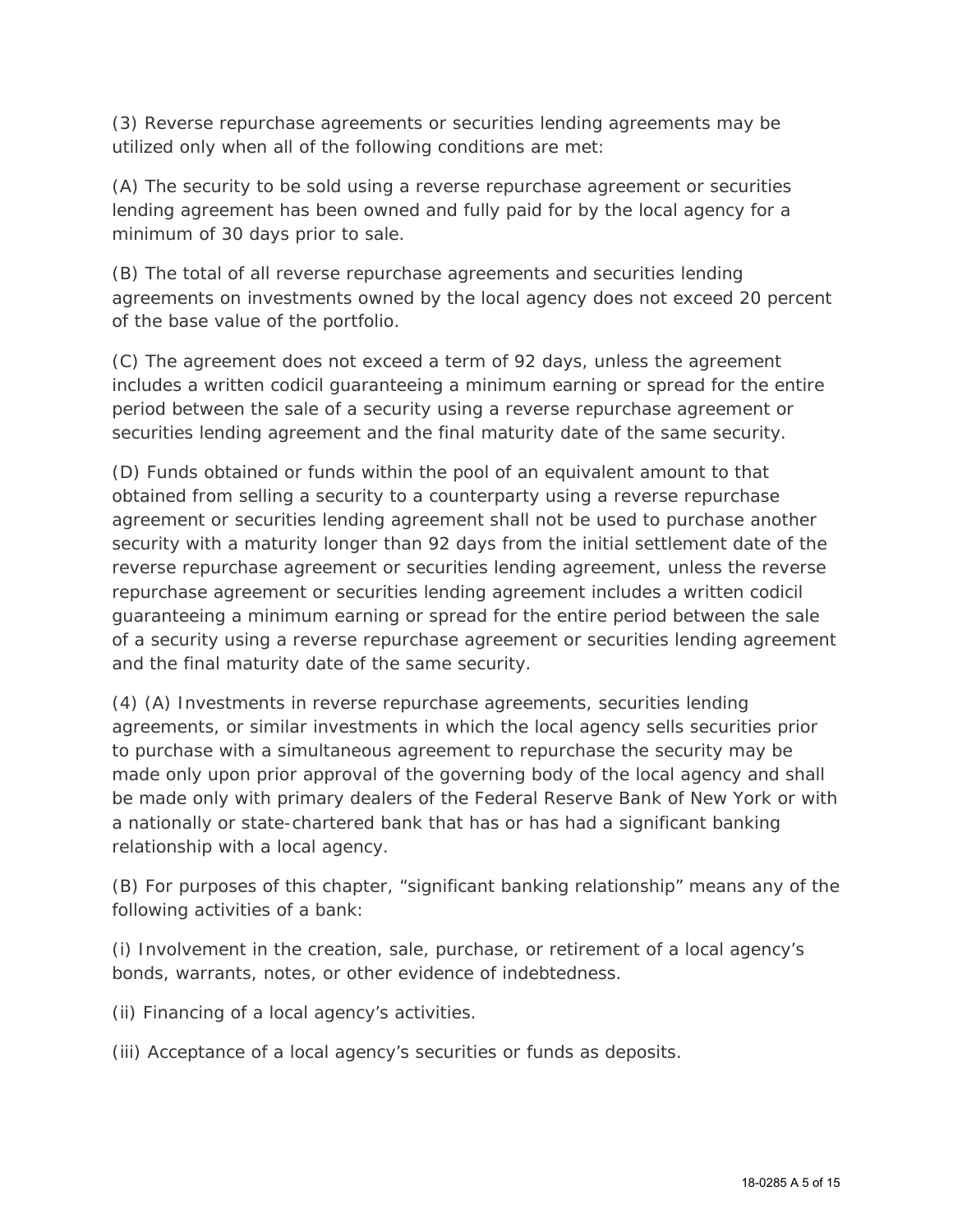(5) (A) "Repurchase agreement" means a purchase of securities by the local agency pursuant to an agreement by which the counterparty seller will repurchase the securities on or before a specified date and for a specified amount and the counterparty will deliver the underlying securities to the local agency by book entry, physical delivery, or by third-party custodial agreement. The transfer of underlying securities to the counterparty bank's customer book-entry account may be used for book-entry delivery.

(B) "Securities," for purposes of repurchase under this subdivision, means securities of the same issuer, description, issue date, and maturity.

(C) "Reverse repurchase agreement" means a sale of securities by the local agency pursuant to an agreement by which the local agency will repurchase the securities on or before a specified date and includes other comparable agreements.

(D) "Securities lending agreement" means an agreement under which a local agency agrees to transfer securities to a borrower who, in turn, agrees to provide collateral to the local agency. During the term of the agreement, both the securities and the collateral are held by a third party. At the conclusion of the agreement, the securities are transferred back to the local agency in return for the collateral.

(E) For purposes of this section, the base value of the local agency's pool portfolio shall be that dollar amount obtained by totaling all cash balances placed in the pool by all pool participants, excluding any amounts obtained through selling securities by way of reverse repurchase agreements, securities lending agreements, or other similar borrowing methods.

(F) For purposes of this section, the spread is the difference between the cost of funds obtained using the reverse repurchase agreement and the earnings obtained on the reinvestment of the funds.

(k) Medium-term notes, defined as all corporate and depository institution debt securities with a maximum remaining maturity of five years or less, issued by corporations organized and operating within the United States or by depository institutions licensed by the United States or any state and operating within the United States. Notes eligible for investment under this subdivision shall be rated in a rating category of "A" or its equivalent or better by an NRSRO. Purchases of medium-term notes shall not include other instruments authorized by this section and shall not exceed 30 percent of the agency's moneys that may be invested pursuant to this section.

(l) (1) Shares of beneficial interest issued by diversified management companies that invest in the securities and obligations as authorized by subdivisions (a) to (k), inclusive, and subdivisions (m) to (q), inclusive, and that comply with the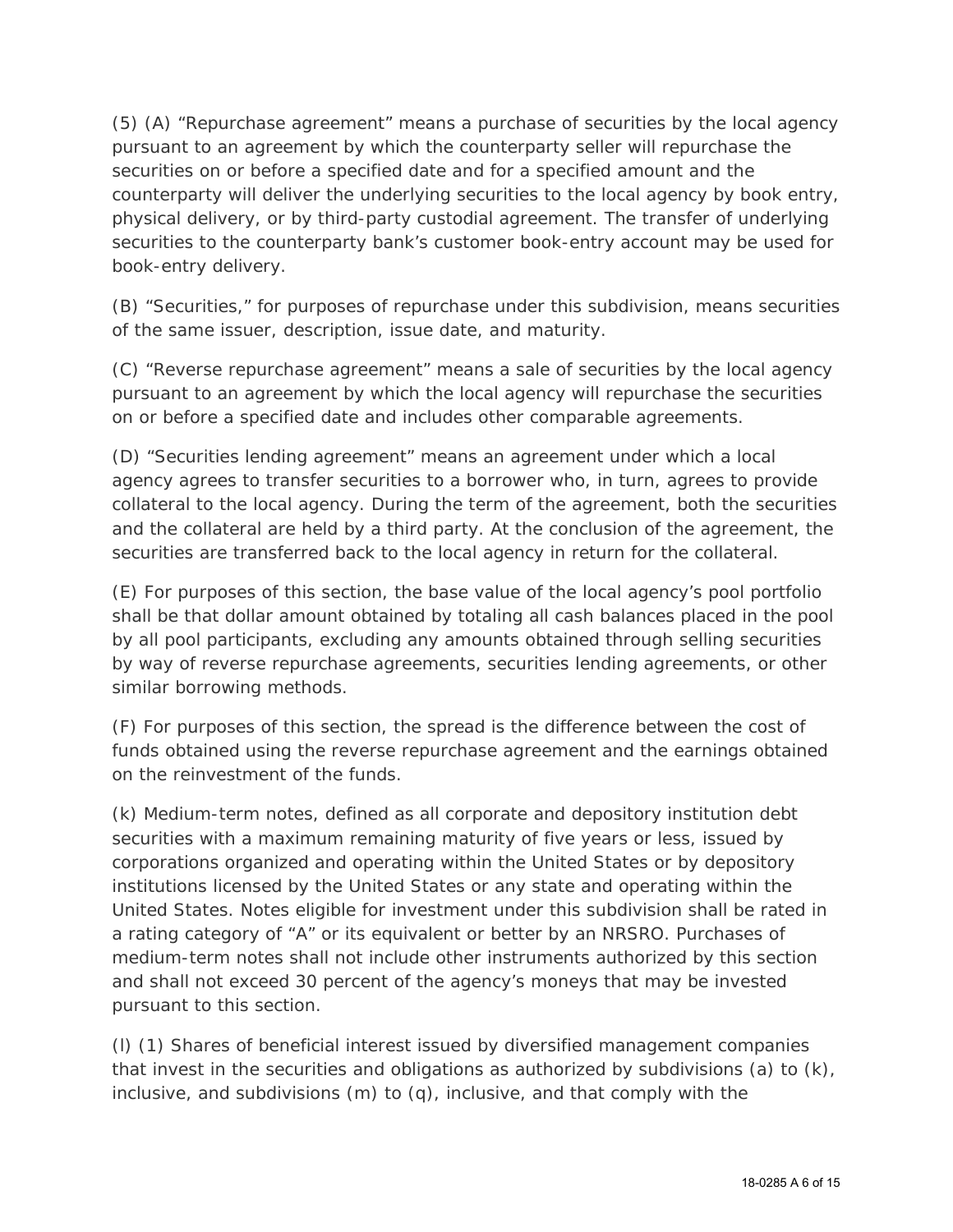investment restrictions of this article and Article 2 (commencing with Section 53630). However, notwithstanding these restrictions, a counterparty to a reverse repurchase agreement or securities lending agreement is not required to be a primary dealer of the Federal Reserve Bank of New York if the company's board of directors finds that the counterparty presents a minimal risk of default, and the value of the securities underlying a repurchase agreement or securities lending agreement may be 100 percent of the sales price if the securities are marked to market daily.

(2) Shares of beneficial interest issued by diversified management companies that are money market funds registered with the Securities and Exchange Commission under the Investment Company Act of 1940 (15 U.S.C. Sec. 80a-1 et seq.).

(3) If investment is in shares issued pursuant to paragraph (1), the company shall have met either of the following criteria:

(A) Attained the highest ranking or the highest letter and numerical rating provided by not less than two NRSROs.

(B) Retained an investment adviser registered or exempt from registration with the Securities and Exchange Commission with not less than five years' experience investing in the securities and obligations authorized by subdivisions (a) to (k), inclusive, and subdivisions (m) to (q), inclusive, and with assets under management in excess of five hundred million dollars (\$500,000,000).

(4) If investment is in shares issued pursuant to paragraph (2), the company shall have met either of the following criteria:

(A) Attained the highest ranking or the highest letter and numerical rating provided by not less than two NRSROs.

(B) Retained an investment adviser registered or exempt from registration with the Securities and Exchange Commission with not less than five years' experience managing money market mutual funds with assets under management in excess of five hundred million dollars (\$500,000,000).

(5) The purchase price of shares of beneficial interest purchased pursuant to this subdivision shall not include commission that the companies may charge and shall not exceed 20 percent of the agency's moneys that may be invested pursuant to this section. However, no more than 10 percent of the agency's funds may be invested in shares of beneficial interest of any one mutual fund pursuant to paragraph (1).

(m) Moneys held by a trustee or fiscal agent and pledged to the payment or security of bonds or other indebtedness, or obligations under a lease, installment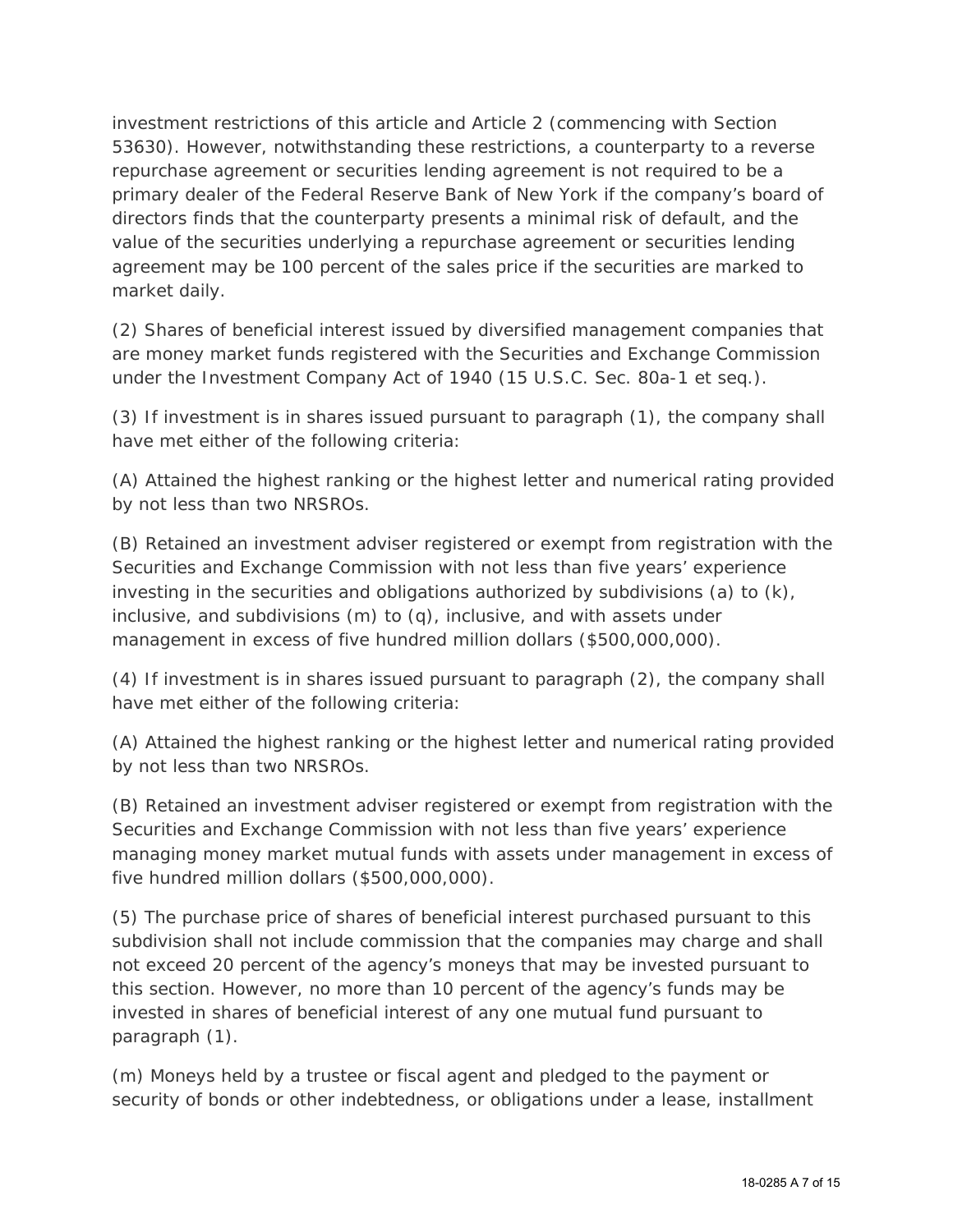sale, or other agreement of a local agency, or certificates of participation in those bonds, indebtedness, or lease installment sale, or other agreements, may be invested in accordance with the statutory provisions governing the issuance of those bonds, indebtedness, or lease installment sale, or other agreement, or to the extent not inconsistent therewith or if there are no specific statutory provisions, in accordance with the ordinance, resolution, indenture, or agreement of the local agency providing for the issuance.

(n) Notes, bonds, or other obligations that are at all times secured by a valid first priority security interest in securities of the types listed by Section 53651 as eligible securities for the purpose of securing local agency deposits having a market value at least equal to that required by Section 53652 for the purpose of securing local agency deposits. The securities serving as collateral shall be placed by delivery or book entry into the custody of a trust company or the trust department of a bank that is not affiliated with the issuer of the secured obligation, and the security interest shall be perfected in accordance with the requirements of the Uniform Commercial Code or federal regulations applicable to the types of securities in which the security interest is granted.

(o) A mortgage pass through security, collateralized mortgage obligation, mortgage-backed or other pay-through bond, equipment lease-backed certificate, consumer receivable pass through certificate, or consumer receivable-backed bond of a maximum of five years' maturity. Securities eligible for investment under this subdivision shall be issued by an issuer rated in a rating category of "A" or its equivalent or better for the issuer's debt as provided by an NRSRO and rated in a rating category of "AA" or its equivalent or better by an NRSRO. Purchase of securities authorized by this subdivision shall not exceed 20 percent of the agency's surplus moneys that may be invested pursuant to this section.

(p) Shares of beneficial interest issued by a joint powers authority organized pursuant to Section 6509.7 that invests in the securities and obligations authorized in subdivisions (a) to (q), inclusive. Each share shall represent an equal proportional interest in the underlying pool of securities owned by the joint powers authority. To be eligible under this section, the joint powers authority issuing the shares shall have retained an investment adviser that meets all of the following criteria:

(1) The adviser is registered or exempt from registration with the Securities and Exchange Commission.

(2) The adviser has not less than five years of experience investing in the securities and obligations authorized in subdivisions (a) to (q), inclusive.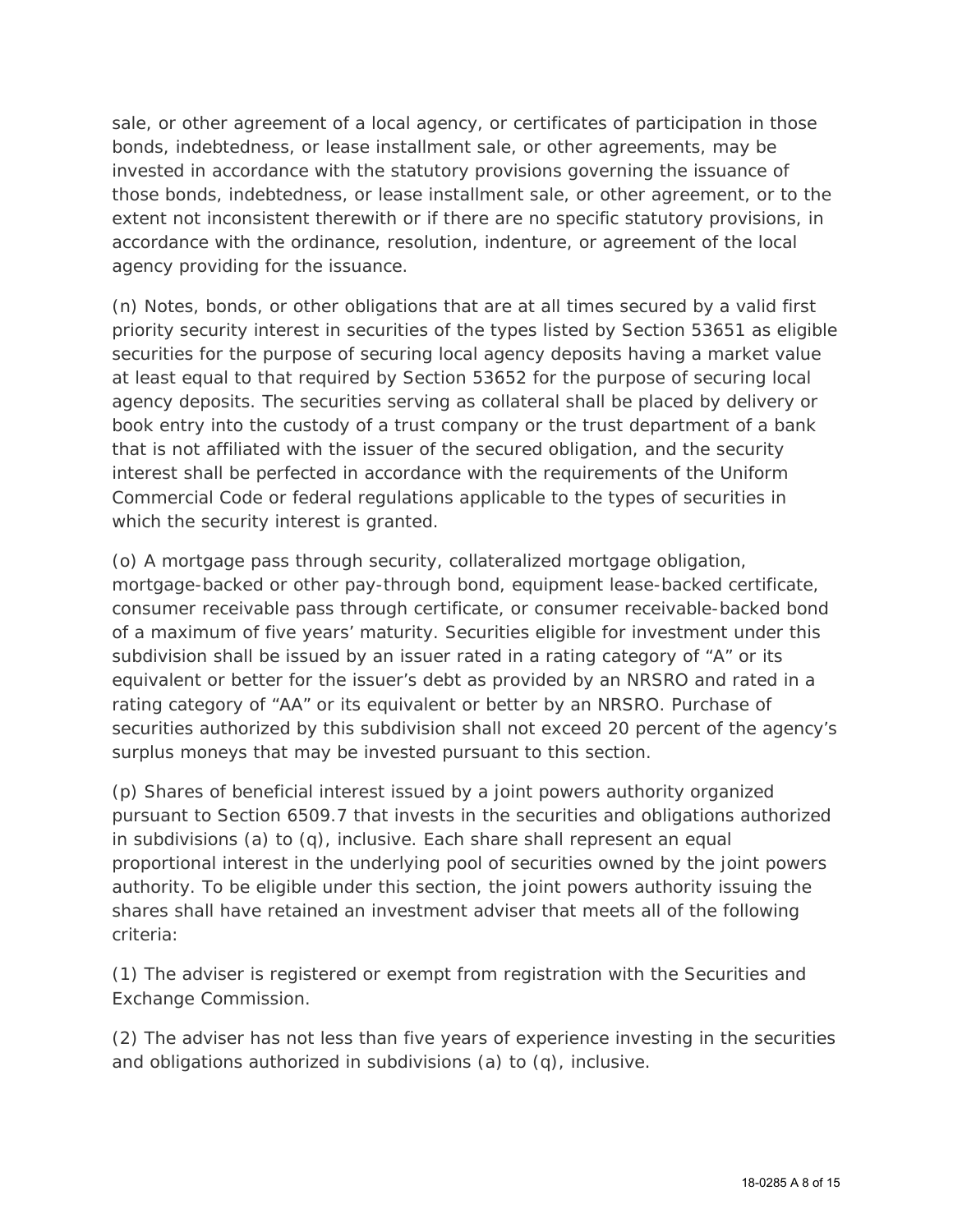(3) The adviser has assets under management in excess of five hundred million dollars (\$500,000,000).

(q) United States dollar denominated senior unsecured unsubordinated obligations issued or unconditionally guaranteed by the International Bank for Reconstruction and Development, International Finance Corporation, or Inter-American Development Bank, with a maximum remaining maturity of five years or less, and eligible for purchase and sale within the United States. Investments under this subdivision shall be rated in a rating category of "AA" or its equivalent or better by an NRSRO and shall not exceed 30 percent of the agency's moneys that may be invested pursuant to this section.

*(Amended by Stats. 2016, Ch. 366, Sec. 12. (SB 974) Effective January 1, 2017.)*

**53601.1.** The authority of a local agency to invest funds pursuant to Section 53601 includes, in addition thereto, authority to invest in financial futures or financial option contracts in any of the investment categories enumerated in that section. *(Added by Stats. 1983, Ch. 534, Sec. 3.)*

**53601.2.** As used in this article, "corporation" includes a limited liability company. *(Added by Stats. 2004, Ch. 118, Sec. 18. Effective January 1, 2005.)*

**53601.5.** The purchase by a local agency of any investment authorized pursuant to Section 53601 or 53601.1, not purchased directly from the issuer, shall be purchased either from an institution licensed by the state as a broker-dealer, as defined in Section 25004 of the Corporations Code, or from a member of a federally regulated securities exchange, from a national or state-chartered bank, from a savings association or federal association (as defined by Section 5102 of the Financial Code) or from a brokerage firm designated as a primary government dealer by the Federal Reserve bank.

*(Amended by Stats. 2001, Ch. 57, Sec. 2. Effective January 1, 2002.)*

**53601.6.** (a) A local agency shall not invest any funds pursuant to this article or pursuant to Article 2 (commencing with Section 53630) in inverse floaters, range notes, or mortgage-derived, interest-only strips.

(b) A local agency shall not invest any funds pursuant to this article or pursuant to Article 2 (commencing with Section 53630) in any security that could result in zero interest accrual if held to maturity. However, a local agency may hold prohibited instruments until their maturity dates. The limitation in this subdivision shall not apply to local agency investments in shares of beneficial interest issued by diversified management companies registered under the Investment Company Act of 1940 (15 U.S.C. Sec. 80a-1 et seq.) that are authorized for investment pursuant to subdivision (l) of Section 53601.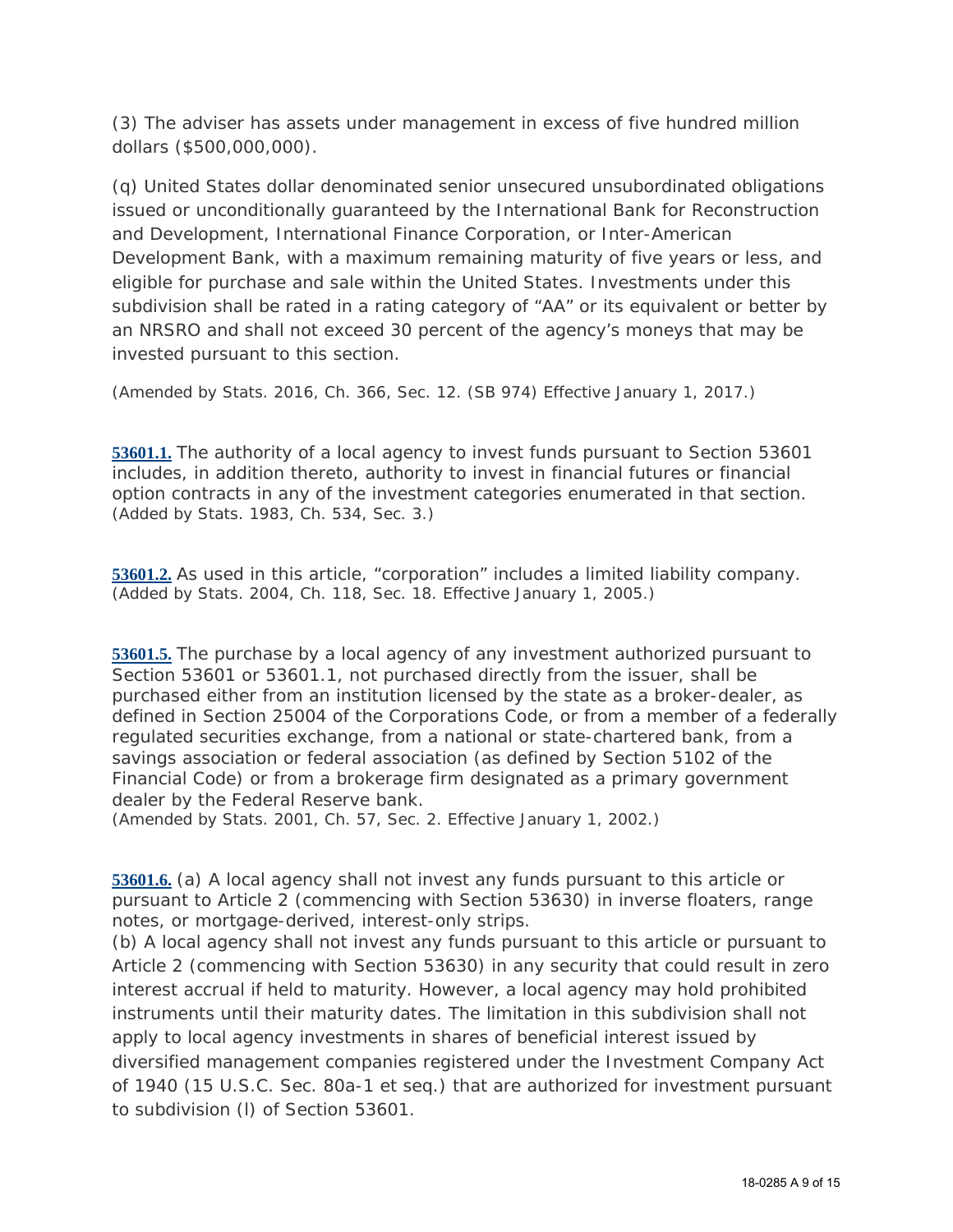*(Amended by Stats. 2009, Ch. 332, Sec. 68.1. (SB 113) Effective January 1, 2010.)*

**53601.8.** Notwithstanding Section 53601 or any other provision of this code, a local agency that has the authority under law to invest funds, at its discretion, may invest a portion of its surplus funds in deposits at a commercial bank, savings bank, savings and loan association, or credit union that uses a private sector entity that assists in the placement of deposits. The following conditions shall apply: (a) The local agency shall choose a nationally or state chartered commercial bank, savings bank, savings and loan association, or credit union in this state to invest the funds, which shall be known as the "selected" depository institution.

(b) The selected depository institution may use a private sector entity to help place local agency deposits with one or more commercial banks, savings banks, savings and loan associations, or credit unions that are located in the United States and are within the network used by the private sector entity for this purpose.

(c) Any private sector entity used by a selected depository institution to help place its local agency deposits shall maintain policies and procedures requiring both of the following:

(1) The full amount of each deposit placed pursuant to subdivision (b) and the interest that may accrue on each such deposit shall at all times be insured by the Federal Deposit Insurance Corporation or the National Credit Union Administration.

(2) Every depository institution where funds are placed shall be capitalized at a level that is sufficient, and be otherwise eligible, to receive such deposits pursuant to regulations of the Federal Deposit Insurance Corporation or the National Credit Union Administration, as applicable.

(d) The selected depository institution shall serve as a custodian for each such deposit.

(e) On the same date that the local agency's funds are placed pursuant to subdivision (b) by the private sector entity, the selected depository institution shall receive an amount of insured deposits from other financial institutions that, in total, are equal to, or greater than, the full amount of the principal that the local agency initially deposited through the selected depository institution pursuant to subdivision (b).

(f) Notwithstanding subdivisions (a) to (e), inclusive, a credit union shall not act as a selected depository institution under this section or Section 53635.8 unless both of the following conditions are satisfied:

(1) The credit union offers federal depository insurance through the National Credit Union Administration.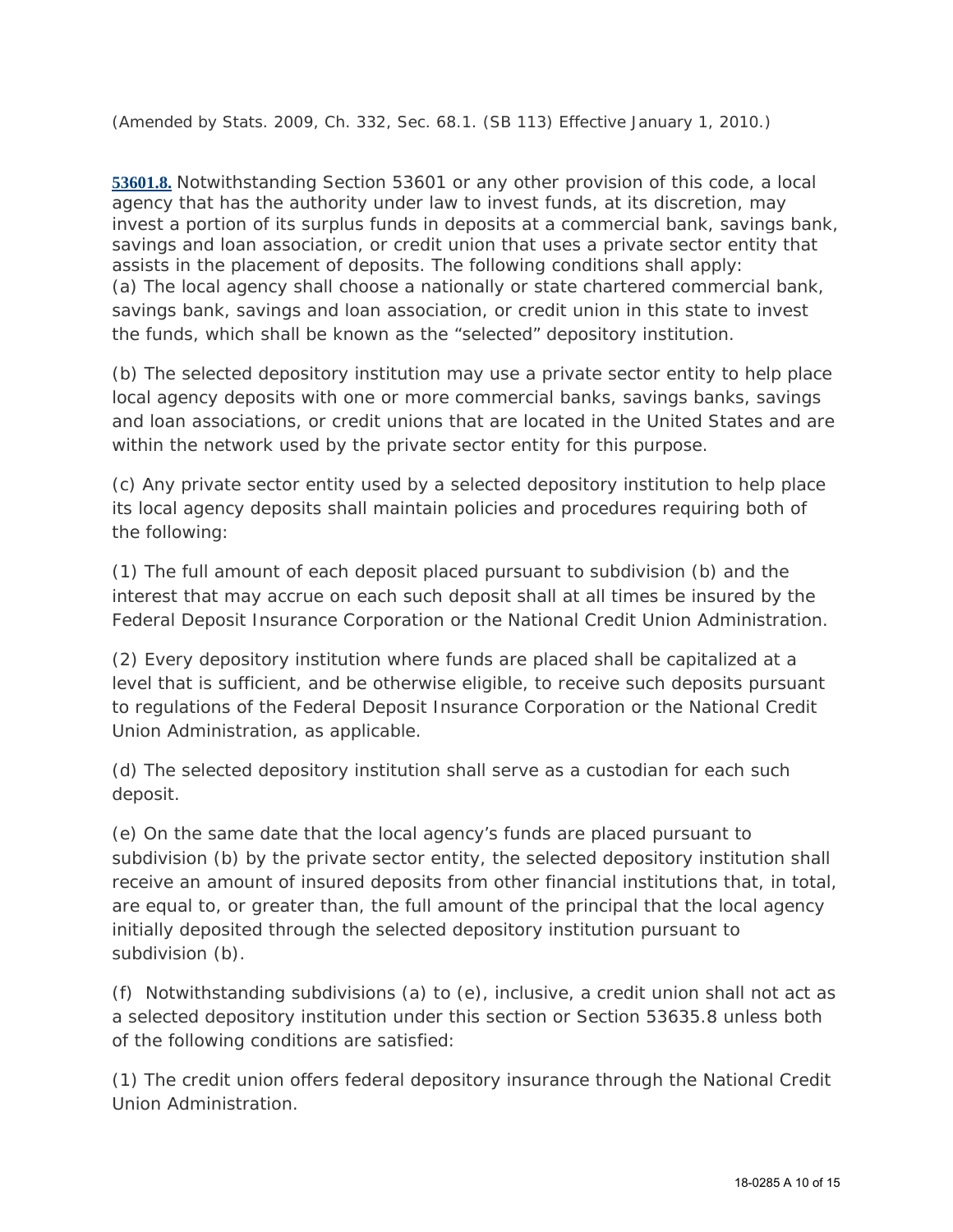(2) The credit union is in possession of written guidance or other written communication from the National Credit Union Administration authorizing participation of federally insured credit unions in one or more deposit placement services and affirming that the moneys held by those credit unions while participating in a deposit placement service will at all times be insured by the federal government.

(g) It is the intent of the Legislature that this section shall not restrict competition among private sector entities that provide placement services pursuant to this section.

(h) The deposits placed pursuant to this section and Section 53635.8 shall not, in total, exceed 30 percent of the agency's funds that may be invested for this purpose.

(i) This section shall remain in effect only until January 1, 2021, and as of that date is repealed.

*(Amended (as amended by Stats. 2013, Ch. 228, Sec. 1) by Stats. 2015, Ch. 181, Sec. 1. (AB 283) Effective January 1, 2016. Repealed as of January 1, 2021, by its own provisions. See later operative version, as amended by Sec. 2 of Stats. 2015, Ch. 181.)*

**53601.8.** Notwithstanding Section 53601 or any other provision of this code, a local agency that has the authority under law to invest funds may, at its discretion, invest a portion of its surplus funds in certificates of deposit at a commercial bank, savings bank, savings and loan association, or credit union that uses a private sector entity that assists in the placement of certificates of deposit, provided that the purchases of certificates of deposit pursuant to this section, Section 53635.8, and subdivision (i) of Section 53601 do not, in total, exceed 30 percent of the agency's funds that may be invested for this purpose. The following conditions shall apply:

(a) The local agency shall choose a nationally or state-chartered commercial bank, savings bank, savings and loan association, or credit union in this state to invest the funds, which shall be known as the "selected" depository institution.

(b) The selected depository institution may submit the funds to a private sector entity that assists in the placement of certificates of deposit with one or more commercial banks, savings banks, savings and loan associations, or credit unions that are located in the United States for the local agency's account.

(c) The full amount of the principal and the interest that may be accrued during the maximum term of each certificate of deposit shall at all times be insured by the Federal Deposit Insurance Corporation or the National Credit Union Administration.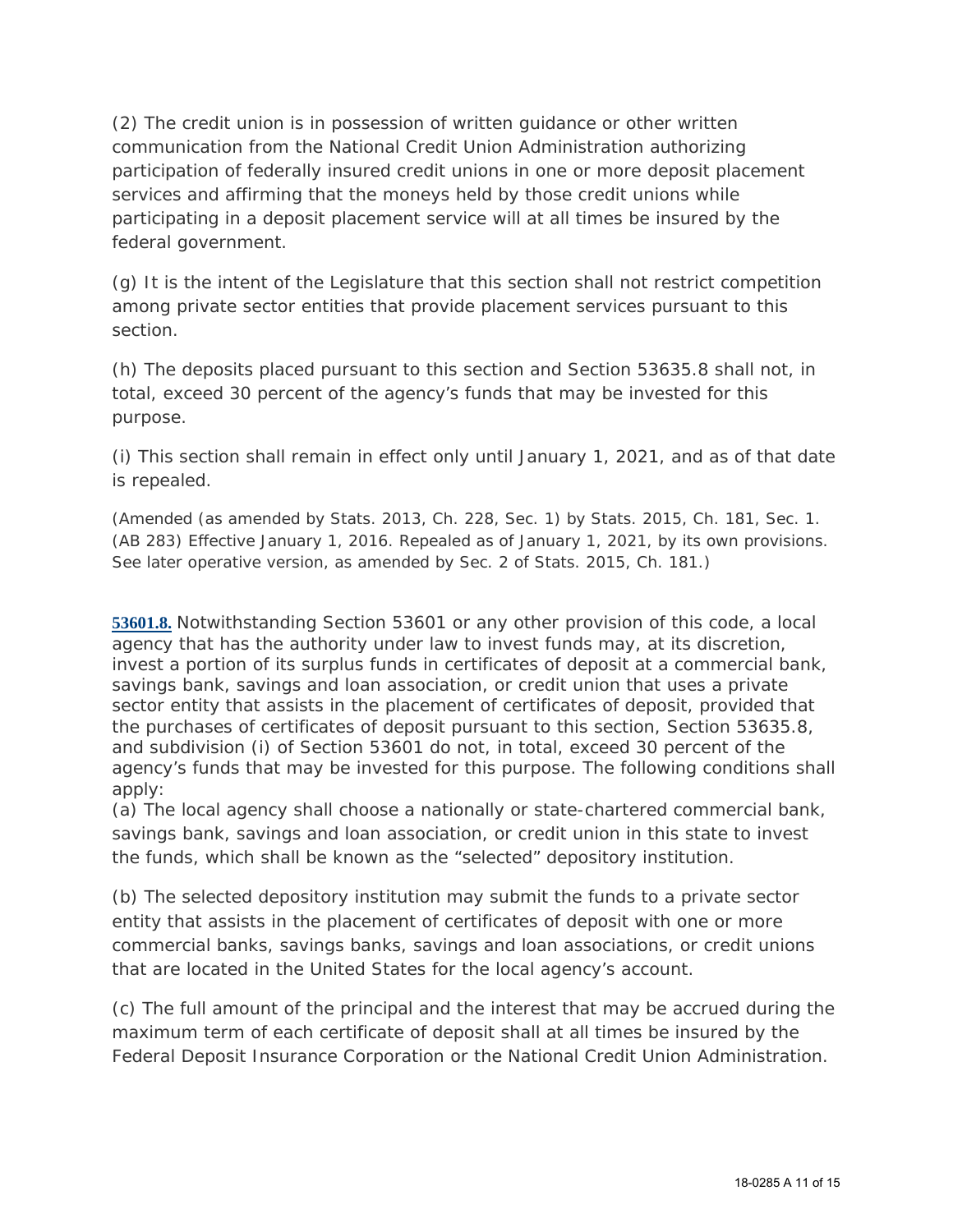(d) The selected depository institution shall serve as a custodian for each certificate of deposit that is issued with the placement service for the local agency's account.

(e) At the same time the local agency's funds are deposited and the certificates of deposit are issued, the selected depository institution shall receive an amount of deposits from other commercial banks, savings banks, savings and loan associations, or credit unions that, in total, are equal to, or greater than, the full amount of the principal that the local agency initially deposited through the selected depository institution for investment.

(f) Notwithstanding subdivisions (a) to (e), inclusive, no credit union may act as a selected depository institution under this section or Section 53635.8 unless both of the following conditions are satisfied:

(1) The credit union offers federal depository insurance through the National Credit Union Administration.

(2) The credit union is in possession of written guidance or other written communication from the National Credit Union Administration authorizing participation of federally insured credit unions in one or more certificate of deposit placement services and affirming that the moneys held by those credit unions while participating in a deposit placement service will at all times be insured by the federal government.

(g) It is the intent of the Legislature that this section shall not restrict competition among private sector entities that provide placement services pursuant to this section.

(h) This section shall become operative on January 1, 2021.

*(Amended (as added by Stats. 2013, Ch. 228, Sec. 2) by Stats. 2015, Ch. 181, Sec. 2. (AB 283) Effective January 1, 2016. Section operative January 1, 2021, by its own provisions.)*

**53602.** The legislative body shall invest only in notes, bonds, bills, certificates of indebtedness, warrants, or registered warrants which are legal investments for savings banks in the State, provided, that the board of supervisors of a county may, by a four-fifths vote thereof, invest in notes, warrants or other evidences of indebtedness of public districts wholly or partly within the county, whether or not such notes, warrants, or other evidences of indebtedness are legal investments for savings banks.

*(Amended by Stats. 1954, 1st Ex. Sess., Ch. 10.)*

**53603.** The legislative body may make the investment by direct purchase of any issue of eligible securities at their original sale or after they have been issued. *(Amended by Stats. 1953, Ch. 537.)*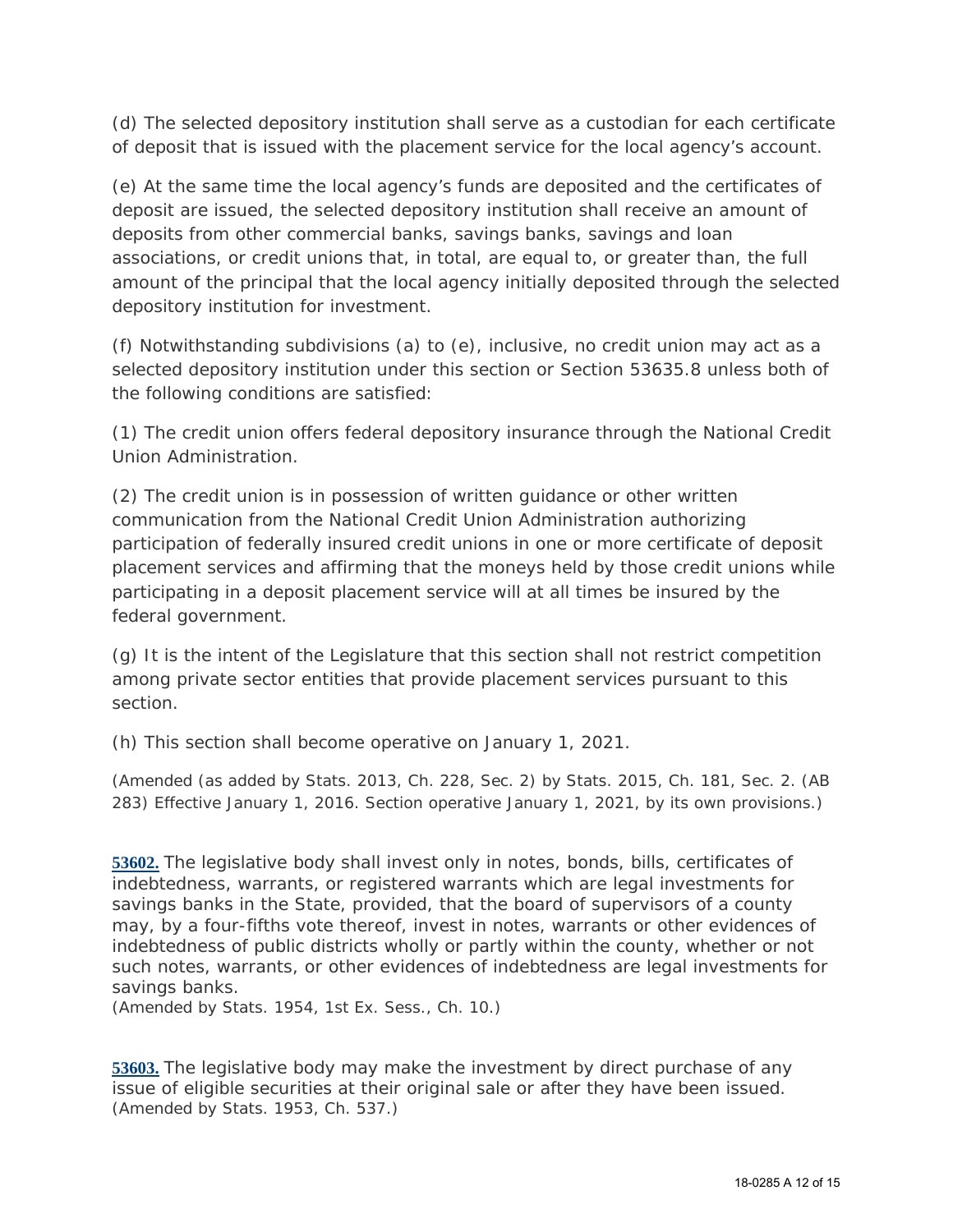**53604.** The legislative body may sell, or exchange for other eligible securities, and reinvest the proceeds of, the securities purchased. *(Amended by Stats. 1953, Ch. 537.)*

**53605.** From time to time, the legislative body shall sell the securities so that the proceeds may be applied to the purposes for which the original purchase money was placed in the sinking fund or the treasury of the local agency. *(Amended by Stats. 1953, Ch. 537.)*

**53606.** The bonds purchased, which were issued by the purchaser, may be canceled either in satisfaction or sinking fund obligations or otherwise. When canceled, they are no longer outstanding, unless in its discretion, the legislative body holds then uncanceled. While held uncanceled, the bonds may be resold. *(Added by Stats. 1949, Ch. 81.)*

**53607.** The authority of the legislative body to invest or to reinvest funds of a local agency, or to sell or exchange securities so purchased, may be delegated for a oneyear period by the legislative body to the treasurer of the local agency, who shall thereafter assume full responsibility for those transactions until the delegation of authority is revoked or expires, and shall make a monthly report of those transactions to the legislative body. Subject to review, the legislative body may renew the delegation of authority pursuant to this section each year. *(Amended by Stats. 1996, Ch. 749, Sec. 6. Effective January 1, 1997.)*

**53608.** The legislative body of a local agency may deposit for safekeeping with a federal or state association (as defined by Section 5102 of the Financial Code), a trust company or a state or national bank located within this state or with the Federal Reserve Bank of San Francisco or any branch thereof within this state, or with any Federal Reserve bank or with any state or national bank located in any city designated as a reserve city by the Board of Governors of the Federal Reserve System, the bonds, notes, bills, debentures, obligations, certificates of indebtedness, warrants, or other evidences of indebtedness in which the money of the local agency is invested pursuant to this article or pursuant to other legislative authority. The local agency shall take from such financial institution a receipt for securities so deposited. The authority of the legislative body to deposit for safekeeping may be delegated by the legislative body to the treasurer of the local agency; the treasurer shall not be responsible for securities delivered to and receipted for by a financial institution until they are withdrawn from the financial institution by the treasurer.

*(Amended by Stats. 1985, Ch. 983, Sec. 17. Effective September 26, 1985.)*

**53609.** Notwithstanding the provisions of this chapter or any other provisions of this code, funds held by a local agency pursuant to a written agreement between the agency and employees of the agency to defer a portion of the compensation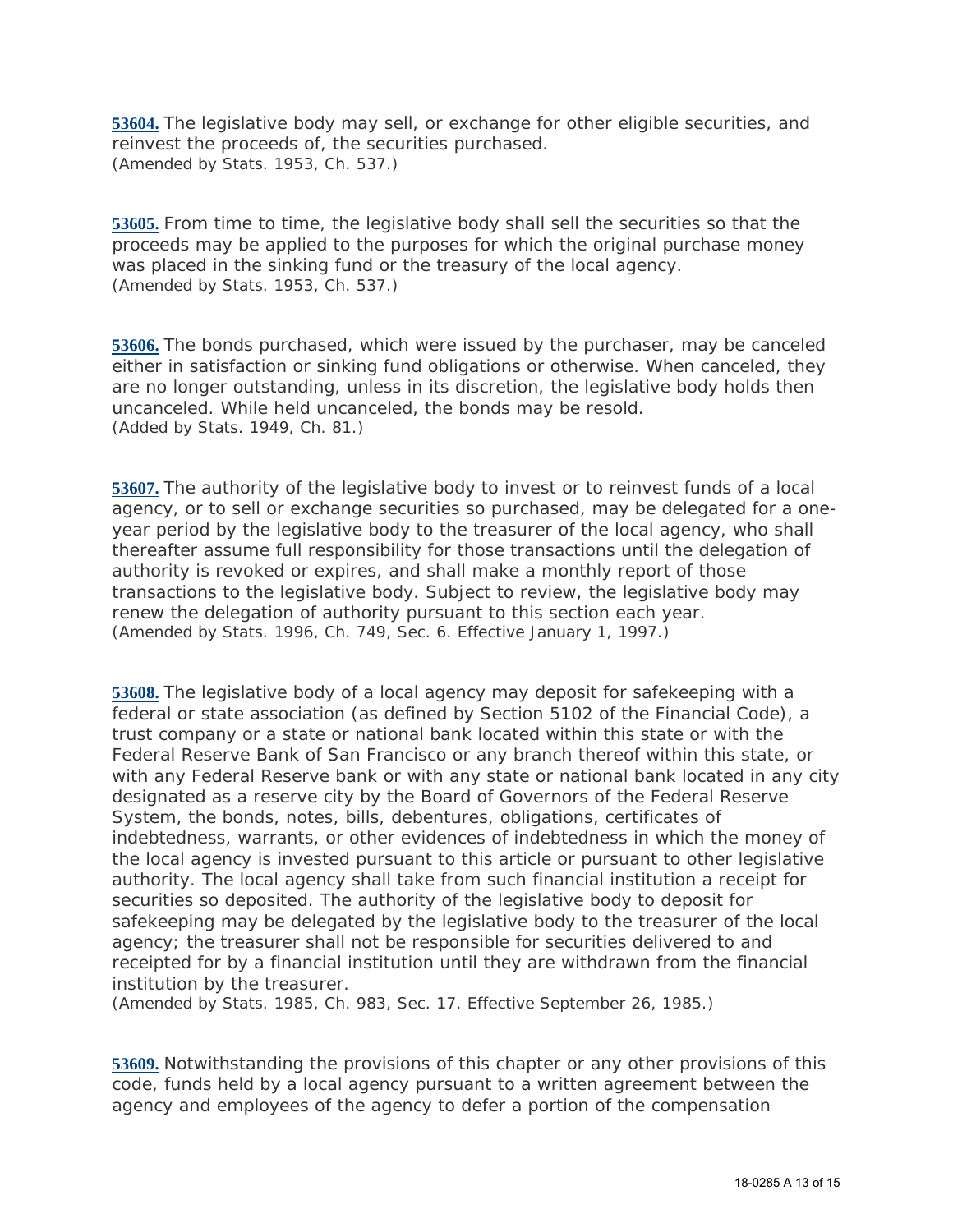otherwise receivable by the agency's employees and pursuant to a plan for such deferral as adopted by the governing body of the agency, may be invested in the types of investments set forth in Sections 53601 and 53602 of this code, and may additionally be invested in corporate stocks, bonds, and securities, mutual funds, savings and loan accounts, credit union accounts, life insurance policies, annuities, mortgages, deeds of trust, or other security interests in real or personal property. Nothing herein shall be construed to permit any type of investment prohibited by the Constitution.

Deferred compensation funds are public pension or retirement funds for the purposes of Section 17 of Article XVI of the Constitution.

*(Amended by Stats. 1979, Ch. 373.)*

**53610.** (a) For purposes of this section, "Proposition 1A receivable" means the right to payment of moneys due or to become due to a local agency, pursuant to clause (iii) of subparagraph (B) of paragraph (1) of subdivision (a) of Section 25.5 of Article XIII of the California Constitution and Section 100.06 of the Revenue and Taxation Code.

(b) Notwithstanding any other law, a local agency may purchase, with its revenue, Proposition 1A receivables sold pursuant to Section 53999.

(c) A purchaser of Proposition 1A receivables pursuant to this section shall not offer them for sale pursuant to Section 6588.

*(Added by Stats. 2009, Ch. 634, Sec. 5. (SB 67) Effective October 19, 2009.)*

# County Ordinance

### **CHAPTER 3.38. - COUNTY INVESTMENTS**

#### **Sec. 3.38.010. - Title.**

This chapter shall be known and may be referred to in all proceedings as the County Investment Ordinance.

(Code 1997, § 3.38.010; Ord. No. 4449, 1997)

#### **Sec. 3.38.020. - Purpose.**

The purpose of this chapter is to delegate the fiduciary investment or reinvestment power of the Board of Supervisors over County funds deposited in the County Treasury and the application of the prudent investor standard governing those investment powers to the County Treasurer-Tax Collector as authorized by Government Code § 27000 et seq.